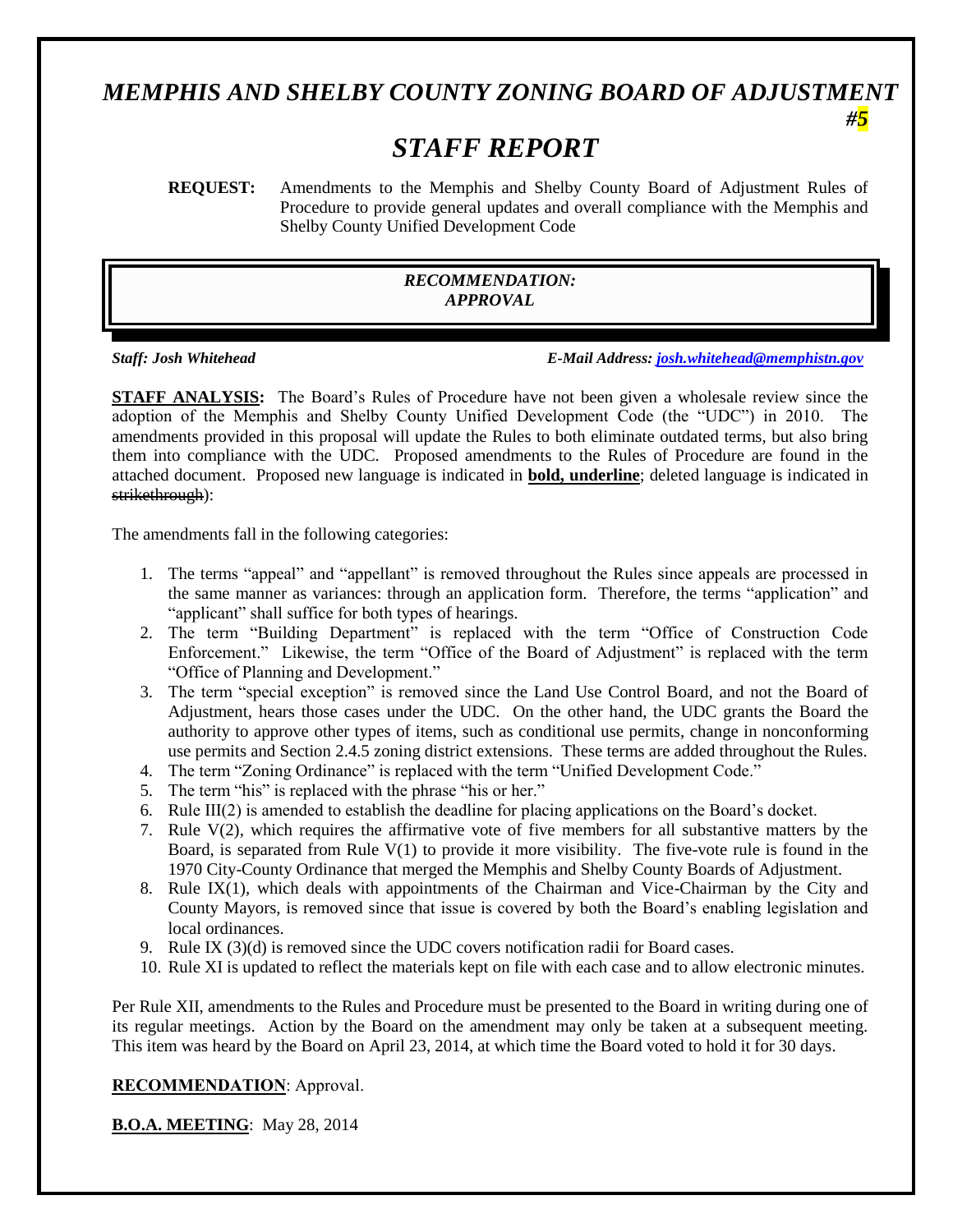# **RULES OF PROCEDURE**

# **MEMPHIS AND SHELBY COUNTY BOARD OF ADJUSTMENT**

*Reflecting amendments approved by the Board as of May 28, 2014.*

# **ARTICLE I**

#### **MEETINGS**

- 1. Regular Meetings of the Board of Adjustment shall be held not less than once a month, at a time and place designated by the Board. The time and place of the regular monthly meeting may be changed by affirmative vote of five (5) members.
- 2. Special Meetings shall be called only by the joint action of the Chairman and Vice-Chairman, or in the absence or disability of either, at the instance of the active officer and a member appointed by the legislative agency other than that which appointed the active officer.

# **ARTICLE II**

# **CASES**

- 1. Each appeal from a decision of an administrative official or application for variation**, conditional use permit, Section 2.4.5 zoning district extension, change in nonconforming use permit or correspondence case** or special exception from the provisions of the Zoning Ordinance shall be made on the official form prescribed by the Board.
- 2. All information called for by the official form shall be furnished by the appellant or applicant in the manner therein prescribed, unless waived by the Secretary because in his **or her** opinion such information is not necessary in a particular case.
- 3. All appeals or applications shall be accompanied by a typewritten statement, specifying the grounds upon which said appeal or application is based. Said statement shall contain a brief and concise statement of all facts on which the appellant or applicant relies or desires to present proof of at the hearing.
- 4. The Secretary shall reject and return to the appellant or applicant all appeals and applications if:
	- (a) The proper form is not used.
	- (b) The information required by the form is, in his **or her** opinion, incorrect, incomplete, illegible or in any way inadequate to insure complete understanding of the case.
	- (c) The nature of the unnecessary hardship or practical difficulty is not clearly set forth, in cases where the jurisdiction of the Board is contingent upon the existence of such a hardship or difficulty.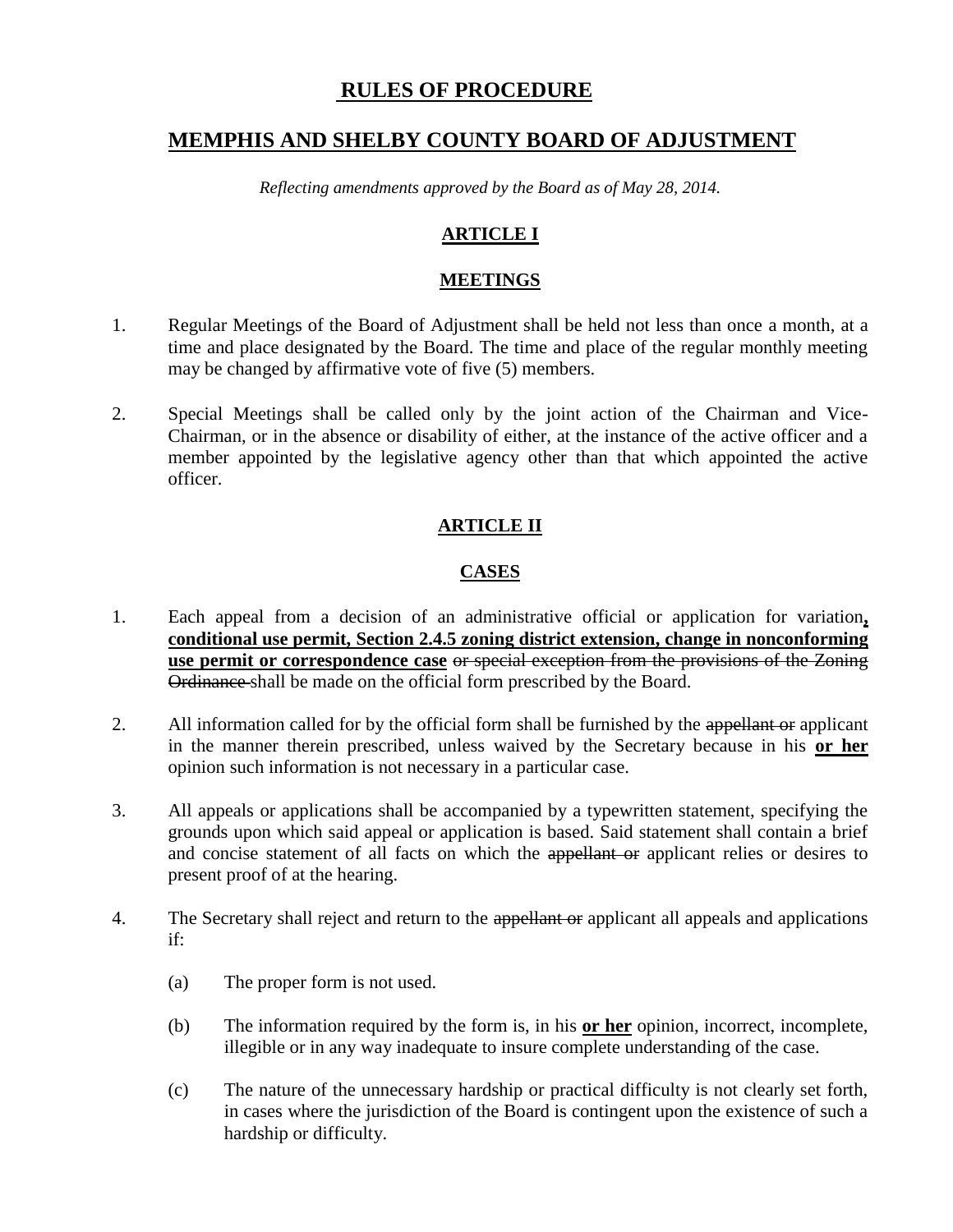- (d) Any of the maps or drawings are, in his **or her** opinion, improperly drawn, or in any way inadequate to insure complete understanding of the case.
- (e) Any additional information requested is not supplied which, in his **or her** opinion, is necessary to insure complete understanding of the case.
- 5. Any appellant or applicant, aggrieved by a ruling of the Secretary under Paragraph 4 above may submit his **or her** appeal or application and attached data to the Board at any regular meeting. If the Board finds that the ruling of the Secretary is in error, the appeal or application shall be placed on the docket of the next regular meeting or a special meeting called for this purpose.
- 6. Every appeal or application for variation or special exception shall be made within five (5) days from the date of refusal of a permit by, or date of order, ruling, decision or determination of the Building Official.

# **ARTICLE III**

# **THE DOCKET AND CALENDAR**

- 1. Each appeal or application for variation or special exception filed in proper form with the required data shall be numbered serially, docketed and shall be placed upon the calendar of the Board by the Secretary thereof. The docket numbers shall begin anew on January 1 of each year, and shall be hyphenated with the number of the year in which the said appeal or application is filed, but in no case shall it be placed on the docket until it has been inspected and found to be correct and in proper form as set forth in Article II, Paragraph 4 above.
- 2. (a) All cases docketed twenty-one (21) days or more prior to the **deadline date for the** next regular meeting day shall be automatically set for hearing on the succeeding regular meeting day. Cases docketed within twenty (20) days, or less of **after the deadline date for** the next regular meeting day shall be set for hearing on the second meeting day after docket of the appeal or application for variation or special exception.
	- (b) Cases which have been set for a special public hearing or meeting of the Board shall have been docketed at least ten (10) days prior to such special meeting.
- 3. Appeals or **A**pplications for variation or special exception shall be heard in the order in which they appear on the calendar, except that an appeal or application may be advanced for hearing by order of the Chairman upon good cause shown. Where all appeals or applications cannot be disposed of on the day set, the Board may adjourn from day to day, or until the next regular meeting, as may be ordered by the Chairman.
- 4. The calendar of cases to be heard shall be posted in the Office **of Planning and Development the Board of Adjustment** three (3) days before each regular meeting. Other appropriate adequate public notice shall be provided in conformance with the State of Tennessee requirements for public meetings and other requirements of the **Memphis and Shelby County Unified Development Code Zoning Ordinance/Regulations.**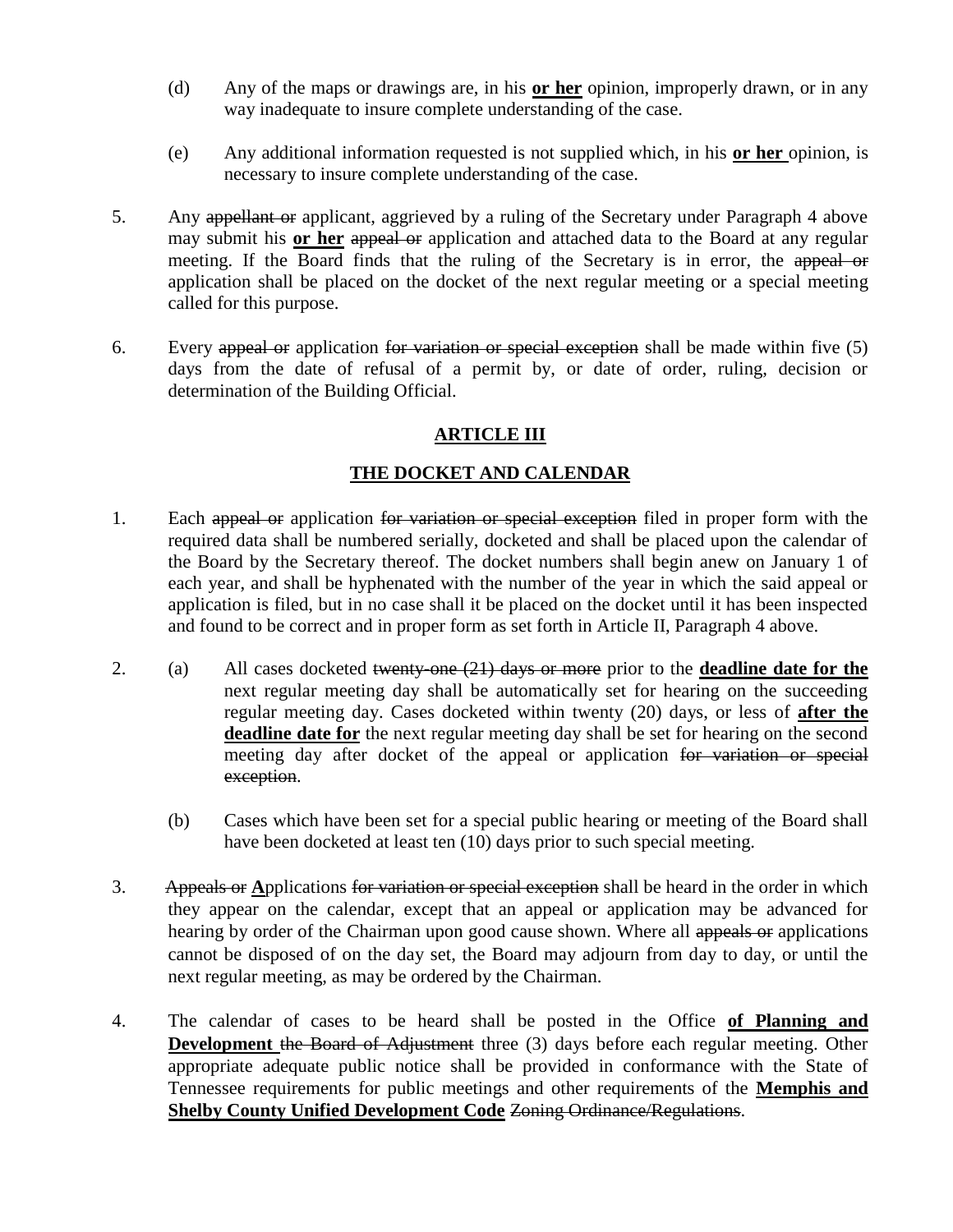# **ARTICLE IV**

# **HEARINGS**

- 1. Hearings shall be held by the Board at its regular or special meetings.
- 2. A quorum for hearing by the Board shall consist of five (5) members.
- 3. Hearings shall be open to the public.
- 4. The appellant or applicant may appear in his **or her** own behalf, or be represented by agent at said hearing. In the absence of any personal appearance on behalf of the appellant or applicant the Board will proceed to dispose of the matter on the record before it.
- 5. At a hearing, the order shall be as follows:
	- (a) Report or comments from Board of Adjustment staff, and, if applicable, the **Office of Construction Code Enforcement** Building Department.
	- (b) Public hearing begins. During the public hearing, any member of the Board may question a speaker during his or her presentation.
	- (c) Presentation of appeal or application by appellant or applicant.
	- (d) Presentation of statements by interested property owners in favor of the case.
	- (e) Presentation of statements by interested property owners in opposition of the case.
	- (f) Rebuttal by appellant or applicant.
	- (g) Public hearing ends.
	- (h) Discussion by the Board. Discussion by the Board shall not involve requesting further testimony from the applicant/appellant or any interested property owner. Such a request will involve a public re-hearing and require a 2/3 affirmative vote by the Board. Once a public re-hearing begins, both sides (applicant/appellant and opposition) shall be given the opportunity to respond to each question by the Board. Once the public re-hearing ends, Discussion by the Board resumes.

# **ARTICLE V**

# **FINAL DISPOSITION OF CASES**

1. The final disposition of any appeal or application for variation or special exception shall be in the form of a resolution which shall affirm, modify, or reverse the refusal of a permit by or any order or decision of the Building Official. In any case involving an application for variation**, conditional use permit, or change in nonconforming use permit** or special exception, the resolution shall set forth: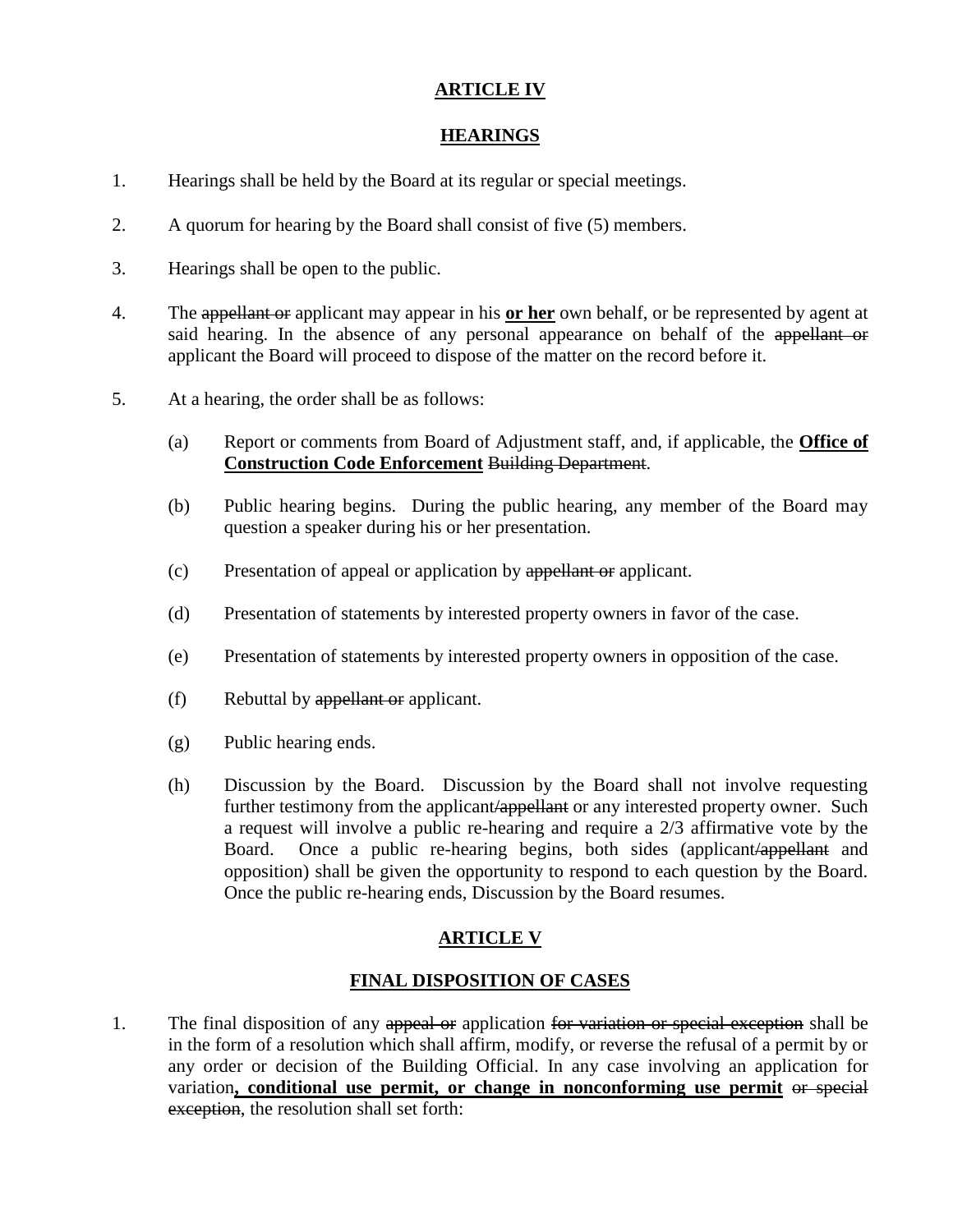#### (a) The Board's findings of fact**, as articulated in the pertinent section of the Memphis and Shelby County Unified Development Code**.

- (b) Whether or not an unnecessary hardship exists and the nature of the hardship, if a use variation is involved.
- (c) Whether or not a practical difficulty exists and the nature of the practical difficulty, if a bulk or other variation is involved.
- (d) The decision, rejecting or granting the petition, wholly or in part, with or without conditions.

Said resolution shall specifically set forth what variations or special exceptions are granted and what conditions, if any, shall be complied with**, or in the case of conditional use permits and change in nonconforming use permits, what uses are permitted and what conditions, if any, shall be complied with**.

- **2**. Every appeal or application for variation or special exception shall be disallowed unless the concurring vote of five (5) members of the Board shall favor the appeal or application. The vote of each member present on each resolution shall be recorded with the resolution.
- **3**. Any appellant or applicant may withdraw his **or her** appeal or application at any time prior to the decision by the Board of Adjustment.
- **4**. When a permit authorized through an appeal to the Board of Adjustment is granted overruling, in whole or in part, the decision of any officer, department, board or bureau of the County of Shelby, or the City of Memphis, the successful party shall, in all cases, obtain such permit within the time limit set by the Board. Unless otherwise expressly authorized by the Board in its resolution granting the permit, said limit shall expire two (2) years after the time of the decision of the Board granting same unless certiorari is applied for and the case removed to a court, in which instance the two (2) years period would not commence until after such time as a final judicial determination had been reached. Extensions may be granted by the Board pursuant to Article VIII. Construction shall begin within six (6) months of an applicant obtaining a building permit or such permit expires.
- **4**. Any construction initiated by the appellant or applicant that does not adhere to the decision of the Board shall be removed within sixty (60) days from the date of the decision of the Board, unless otherwise conditioned by the Board.
- **5**. The Secretary shall send a notice of final disposition of appeals or applications to the appellant or applicant within thirty (30) days of the date of decision of the Board, said notice to be made on the official form provided for that purpose and to state thereupon any conditions which may be imposed in connection with the grant or refusal of any appeal or application.

# **ARTICLE VI**

# **REHEARINGS**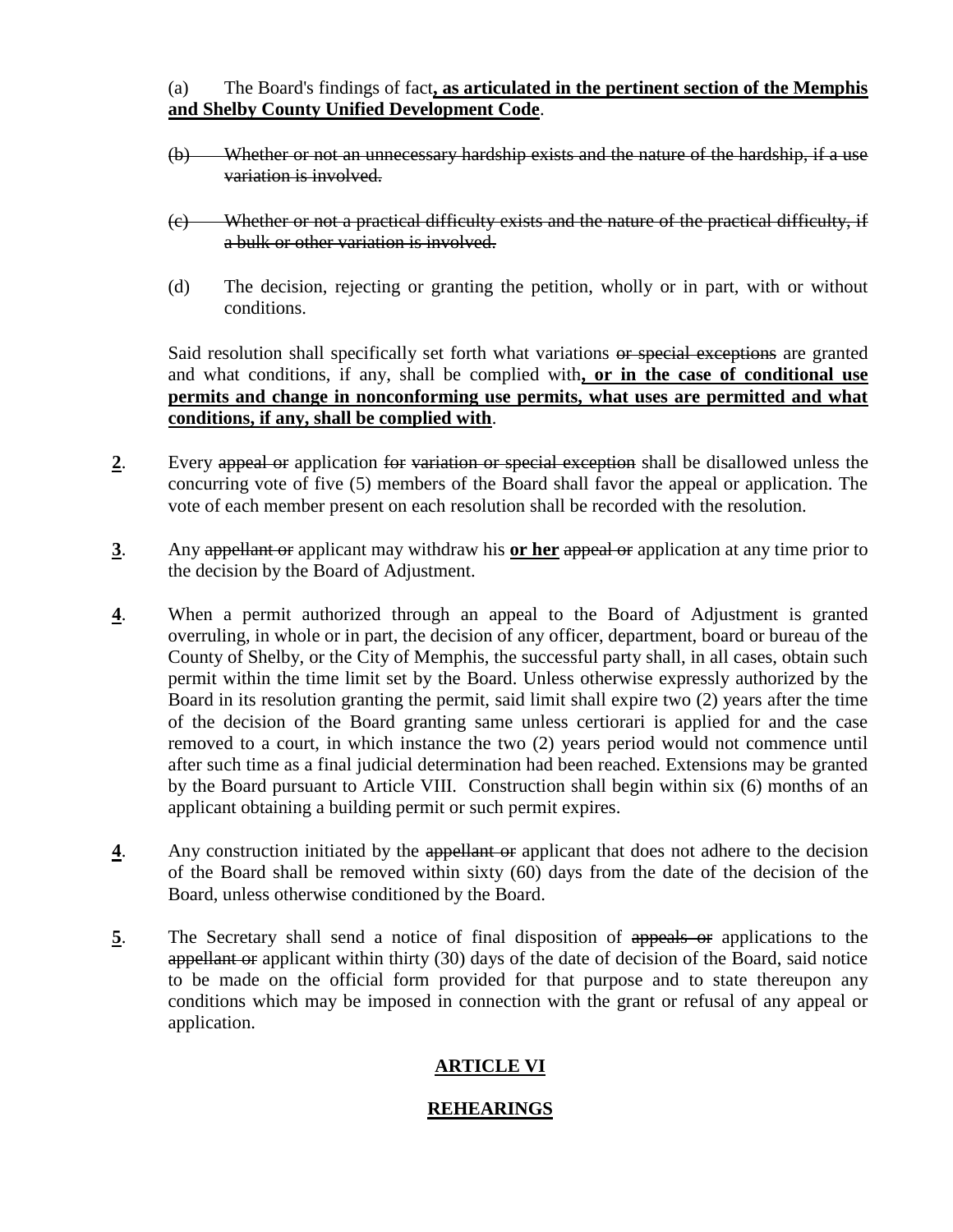1. Rehearings may be applied for by any person, board or by any bureau or department of the County of Shelby, or the City of Memphis aggrieved by any decision of the Board of Adjustment. A petition for rehearing shall be in writing and shall be filed no later than seven (7) days prior to the next regular meeting of the Board of Adjustment held after the decision complained of. It shall specify the grounds upon which the rehearing is sought, pointing out specifically the error in or illegality of the action of the Board with apt reference to the law and facts relied upon. All such applications for rehearing shall be filed with the Secretary and addressed to the Board.

No oral arguments on petitions for rehearings will be heard unless invited by the Board.

2. If the Board, after considering the petition, shall determine that it should be granted, it may order the case to be redocketed for rehearing and shall designate the time at which such rehearing will be held.

All persons who appeared, or were notified, at the hearing at which the original ruling, action or determination of the Board was made, shall be notified by the Secretary that a rehearing has been granted, and the time at which the rehearing will be held.

- 3. In the event a petition for rehearing is filed on the grounds of newly discovered evidence, it shall be accompanied by an affidavit setting forth facts showing that due diligence was exercised to fully present the case at the former hearing, and the reasons why such evidence was not presented. Said affidavit shall further set forth the nature of the evidence sought to be introduced together with the names of the witnesses, or identification of the documents through whom or by which it is sought to establish the facts.
- 4. Not more than one (1) petition for rehearing may be filed in any case.
- 5. Requests for rehearings shall be considered to include requests that the Board reconsider a decision, review evidence, or concern itself in any way whatever with a case upon which the Board has already made a decision.
- 6. Requests for Rehearing shall be accompanied by an affidavit certifying that a copy of the petition requesting such rehearing has been delivered to the attorney, spokesman or representative of those appearing at the hearing and taking a position opposite that of said petitioner. If **I**n the event no single spokesman represented a group, a copy shall be delivered to each property owner, or interested person who testified for the opposing side. Service by certified mail will be accepted as evidence of compliance with this requirement. If no one appeared in opposition at the original hearing, the Board Secretary may certify said petition to that effect.

Likewise a copy of any answer to the petition for rehearing, filed by those in opposition to the granting of such rehearing, shall be delivered to the filer of said petition and certified as hereinabove provided.

# **ARTICLE VII**

# **RE-APPLICATIONS**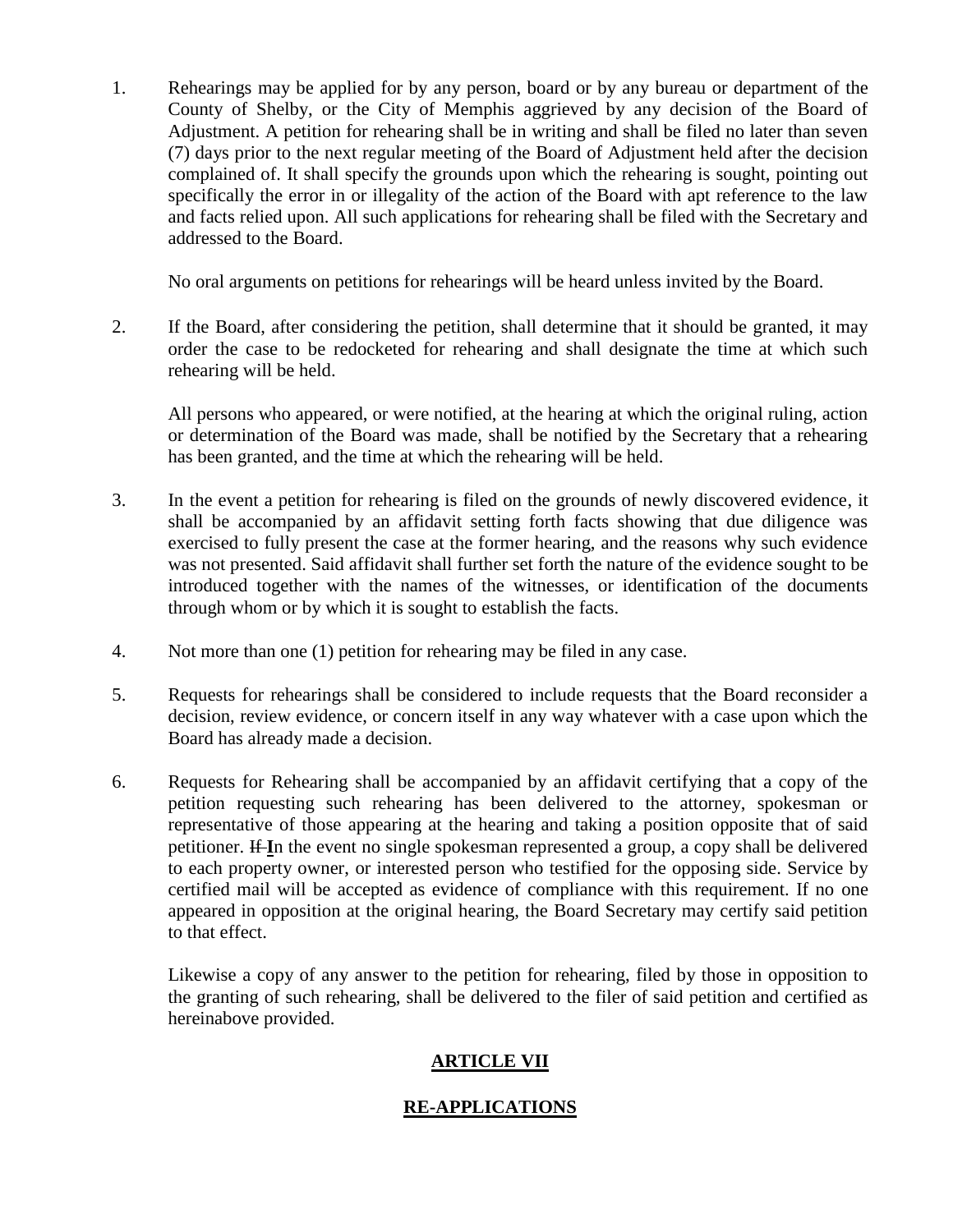- 1. A re-application is any application which relates to all or a part of the same property involved in a former application**, including appeals**.
- 2. No re-application for variation or special exception from the provisions of the Zoning Ordinance shall be accepted, docketed by the Secretary or considered by the Board within six (6) months of the decision of the Board on the former application, unless the Board at a regular or special meeting by the affirmative vote of at least five (5) members waives this rule subsequent to a written petition filed by the applicant. No oral arguments on such petitions shall be hearing unless invited by the Board. If the Board, after considering the petition, shall determine that it should be granted, it may order that the rule be waived and permit the filing of an application in accordance with these rules governing all applications.

# **ARTICLE VIII**

# **EXTENSIONS**

- 1. Extensions of previously approved requests may be granted by the Board. Extensions may be requested for matters where a permit was not obtained within the allotted time or for matters where the sunset provision of the original approval is approaching.
- 2. Requests for extensions must be filed with the Board in writing prior to the expiration of the two- (2) year time limit described in Article V, Section 3, or any previous Board extension thereof, and must state the reason, or reasons, for such requested extension.
- 3. If the two- (2) year time limit described in Article V, Section 3, or a sunset provision of the original approval has lapsed, an extension may not be granted by the Board.
- 4. The Board shall make the following findings in its approval, approval with conditions or rejection of an extension:
	- a. Changed conditions of the neighborhood and area in which the time extension is being made, as compared to conditions present during the original approval;
	- b. Changed conditions of the site in which the request is being made, as compared to conditions present during the original approval;
	- c. Any administrative or legislative policy, ordinance, regulation or comprehensive or neighborhood plan that has been adopted since the time of the original approval; and
	- d. The scope of construction, such as the size of the site or building, involved with the original approval.
- 5. Notice shall be mailed to adjacent property owners for time extension requests in the same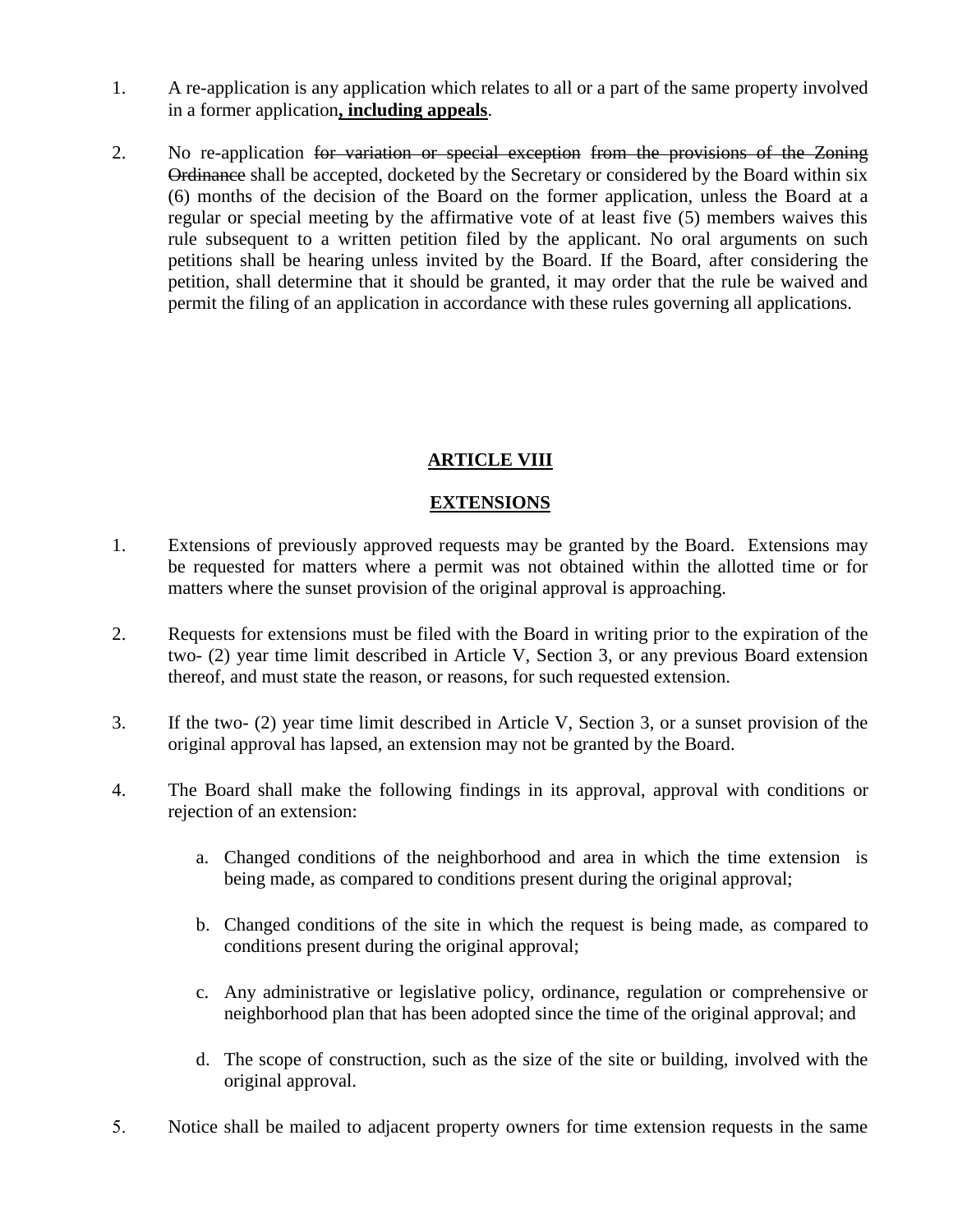manner in which notice was provided for the original request.

#### **ARTICLE IX**

#### **OFFICERS**

1. (a) Chairman and Vice-Chairman, Election of:

"The Mayor of the City of Memphis, with the concurrence of a majority of the City Council, shall designate the first Chairman from among its appointees, who shall serve for one year, expiring with the calendar year, and until his successor is appointed and qualified.

The Quarterly County Court, solely upon the nomination of the Chairman, shall elect the first Vice-Chairman from among its appointees, who shall serve for one year, expiring with the calendar year, and until his successor is elected and qualified.

The second year the Chairman shall be selected by the Quarterly Court, as above, and the Vice-Chairman by the Mayor with the approval of a majority of the City Council, as above. Thereafter, in even years, the Chairman shall be selected by the Mayor and City Council, as above, and the Vice-Chairman by the Quarterly County Court, as above, and on odd years, the Chairman shall be selected by the Quarterly County Court, as above, and the Vice–Chairman by the Mayor and City Council, as above. Permanent or temporary vacancies in the offices of the Chairman or Vice-Chairman created by any cause shall be filled in the same manner and by the same authority as hereinabove provided with respect for other members.

The Chairman shall be the Chief Executive Officer of said Board, preside at all meetings and exercise all the usual rights, duties and prerogatives of the head of any similar organization, except as may be restricted herein. The Vice-Chairman shall perform the duties of the Chairman in the latter's absence or disability."

(b) Secretary, Selection of:

"Within the limitations of its approved budget, the Board at its first meeting hereunder and thereafter at its first meeting in January of each year, shall elect a suitable person to be Secretary of said Board of Adjustment and fix his salary, which shall be subject to approval of the legislative bodies and within the approved budget."

#### 2. CHAIRMAN

(a) The Chairman shall preside at all meetings and hearings of the Board. In the event of the absence or disability of the Chairman, the Vice- Chairman shall preside.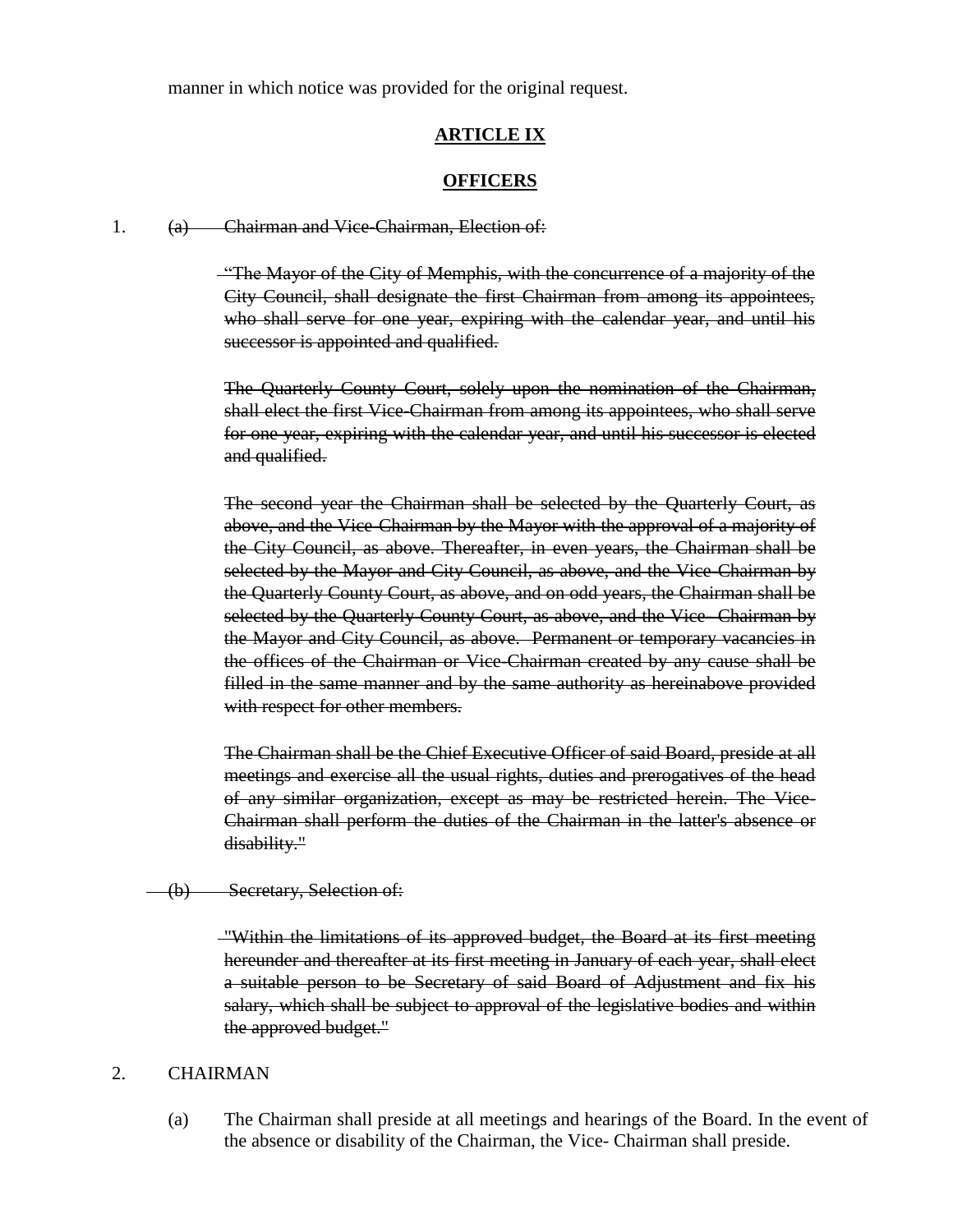- (b) The Chairman, subject to these rules, shall decide all points of procedure unless otherwise directed by a majority of the members of the Board in session at the time.
- (c) The Chairman may designate members of the Board to make personal inspections when necessary from time to time, and unless directed by a majority of the Board, shall appoint such committees as may be found necessary.
- (d) The Chairman shall report at each meeting on all official transactions that have not otherwise come to the attention of the Board.
- (e) The Chairman, subject to the Joint Ordinance Resolution #722, these rules and further instructions from the Board, shall transact the official business of the Board, and supervise the work of the Secretary.

# 3. SECRETARY

- (a) The Secretary, subject to the provisions of the Joint Ordinance/Resolution #722, these rules, the direction of the Board and its Chairman, shall conduct all correspondence of the Board, send out all notices required by these rules and the order of the Board; shall attend all meetings and all hearings of the Board; shall scrutinize all appeals and applications for variation or special exception to see that these rules are complied with; shall keep the dockets and minutes of the Board's proceedings; shall compile all required records; shall maintain the necessary files and indexes, and generally direct the work of all subordinates and exercise general disciplinary powers.
- (b) Before the docket of any appeal or application for variation or special exception, the Secretary shall see that all maps, plats, and other papers accompanying the appeal or application are properly prepared. He shall demand from the appellant or applicant such additional information and data as may be required to fully advise the Board with reference to the appeal or application, whether such information and data is called for by the official form or not. Any failure or refusal on the part of the appellant or applicant to furnish such additional information or data shall be grounds for dismissal of the appeal or application by the Board.
- (c) The Secretary shall send a letter of notice to all owners of property, from a list supplied by the applicant, in accordance with Section 9.3.4 of the Memphis and Shelby County Unified Development Code. Said notices to be addressed to such persons at their last known addresses, or places of residence, and to state the time and place of hearing, and the nature of the appeal or application before the Board.
- (d) The Secretary may, at his discretion, reduce the area or radius fifteen hundred (1500) feet required on matters located in the unincorporated areas of Shelby County if, in his opinion, a lesser radius would serve to properly notify affected property owners, and where conditions are such that a lesser area is warranted, but in no case is he authorized to reduce this area of notification to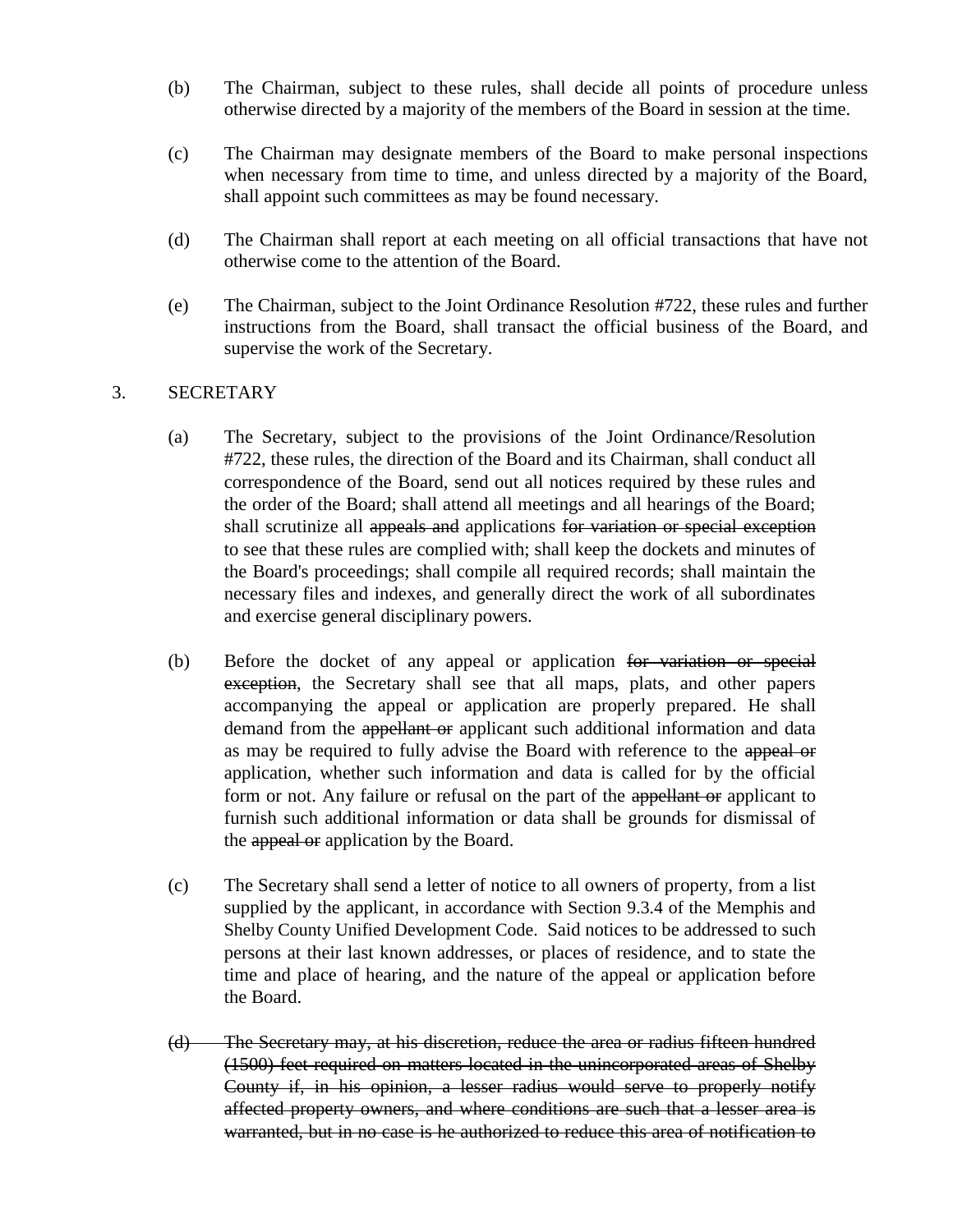less than a radius of five hundred (500) feet. In determining the area of notification the required radius shall be measured from and determined by the extreme points or comers of the property on which the appeal is to be held.

(e) The Secretary shall, prior to the hearing on any appeal or application for variation or special exception, make a personal inspection of the premises affected and be prepared to report to the Board on the existing physical condition of the subject property and the adjacent and surrounding properties.

# **ARTICLE X**

#### **FORMS**

1. The forms referred to in these Rules of Procedure shall be any forms which the Board deems necessary for the proper performance of its functions. These forms may be changed, added to, or deleted by the vote of five (5) members at any regular or special meeting of the Board.

# **ARTICLE XI**

# **DOCKET AND MINUTE BOOK**

- 1. The Secretary shall be provided with a docket and minute book which shall be kept posted to date. The docket shall be a well-bound book, in which shall be entered the number of the appeal or application **and address**. **Complete materials on each case, including the staff report, application,** the name of the applicant, short description, by street number or otherwise, of the premises, the nature of the appeal or application and the **its** final disposition, after the case has been disposed of **shall be kept on file at the Office of Planning and Development**. All continuances, postponements, dates of sending notices and other steps taken and acts done shall be noted on the docket.
- 2. The minute book shall be a well-bound book, in which shall be recorded the resolution relating to each case acted on, together with a vote of each member of the Board, those absent being so marked, together with all other actions of the Board. **Electronic files may substitute for a well-bound minute book.**

# **ARTICLE XII**

# **AMENDMENTS**

1. These rules may be amended or modified by affirmative vote of not less than five (5) members of the Board; provided that such amendment be presented in writing at a regular meeting and action taken thereon at a subsequent regular meeting.

# **ARTICLE XIII**

# **RESOLUTIONS**

1. Every resolution not otherwise provided for shall require a majority vote of the members